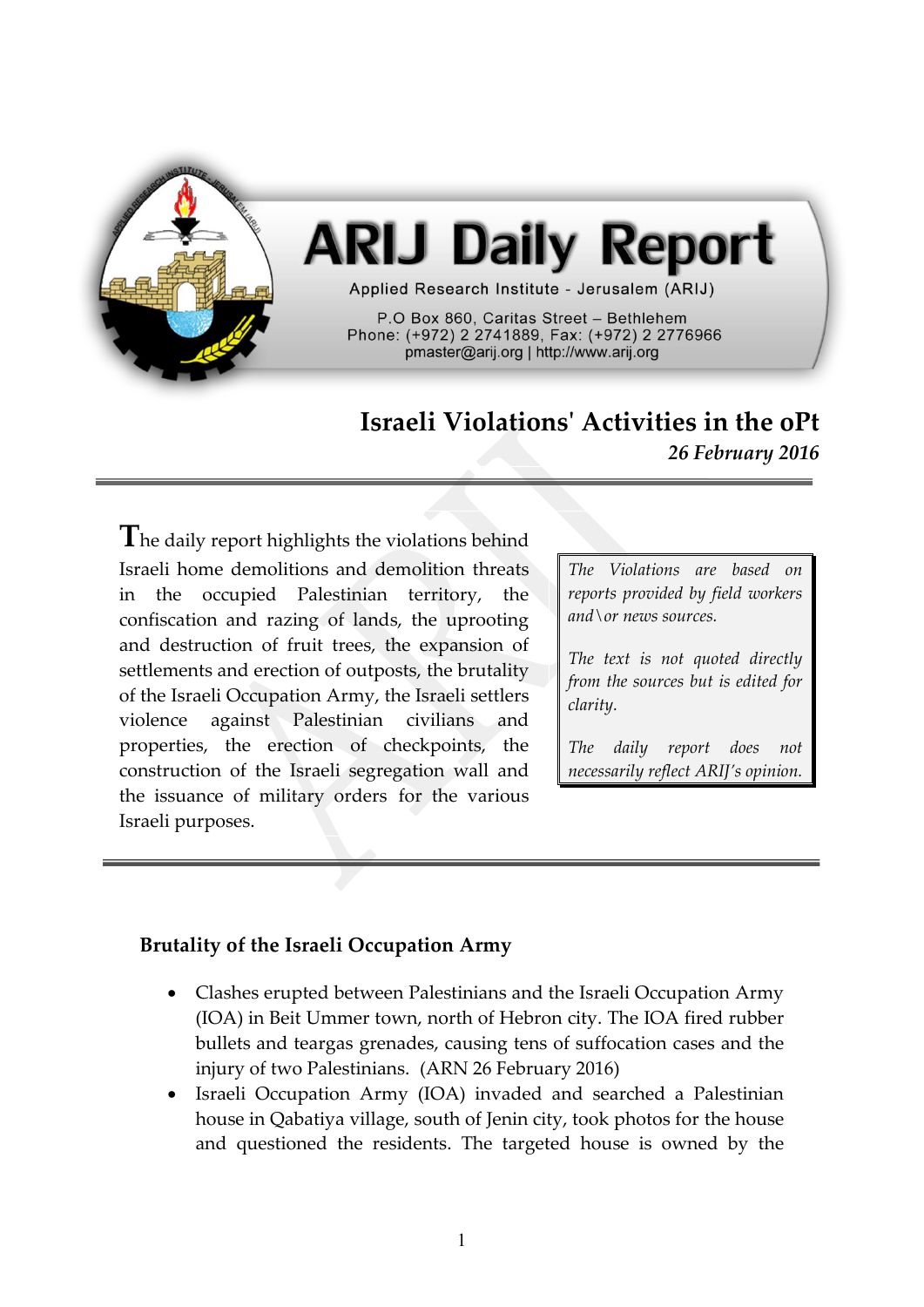Palestinian prisoner in the Israeli jail; Bilal Ahmed Abu Zeid. (ARN 26 February 2016)

- Clashes erupted between Palestinians and the Israeli Occupation Army (IOA) near the Israeli Jail of Ofar , west of Ramallah city. The IOA fired teargas and stun grenades, causing a number of suffocation cases. (Al-Quds 26 February 2016)
- Israeli Occupation Army (IOA) occupied a Palestinian house in Kharabatha Al Misbah village, west of Ramallah city, and transformed the house to a military base. The targeted house is owned by Ali Hussen Daraj. Noted that the targeted house located near the Israeli Bypass road No.443. (Orient FM 26 February 2016)
- Israeli Occupation Army (IOA) attacked the weekly non-violent protest against the segregation wall and settlements in Nilin village, northwest of Ramallah city. The IOA fired rubber bullets, teargas and stun grenades, causing tens of suffocation cases and the injury of a Palestinian. (Orient FM 26 February 2016)
- Clashes erupted between Palestinians and the Israeli Occupation Army (IOA) near the border fence, east of Ash-Shuja'iya neighborhood, east of Gaza city. The IOA fired teargas grenades and live bullets, causing dozens of suffocation cases and the injury of 6 Palestinians. (Orient FM 26 February 2016)
- Clashes erupted between Palestinians and the Israeli Occupation Army (IOA) near the border fence, east of Al Burij refugee camp in the central of Gaza strip. The IOA used live and rubber bullets, and teargas grenades, causing tens of suffocation cases and the injury of 7 Palestinians. (Orient FM 26 February 2016)
- Clashes erupted between Palestinians and the Israeli Occupation Army (IOA) at the entrance of Jaba' village, southwest of Jenin city. The IOA fired teargas and stun grenades, causing a number of suffocation cases. (PNN 26 February 2016)
- Israeli Occupation Army (IOA) attacked the weekly non-violent protest against the segregation wall and settlements in Kafr Qaddum village, east of Qalqiliyah city. The IOA fired teargas grenades and rubber bullets, causing tens of suffocation cases and the injury of others. (PNN 26 February 2016)
- Israeli Occupation Army (IOA) shoot and killed Mahmoud Mohammad Ali Sha'lan (17 years) from Deir Dibwan village, east of Ramallah city, while he was near the Israeli military checkpoint "DCO", at the entrance of Beit El settlement. (Al-Quds 26 February 2016)
- Israeli Occupation Army (IOA) attacked a non-violent protest against the closure of Ash-Shuhada street in the old city of Hebron. The IOA fired teargas grenades, causing tens of suffocation cases. During the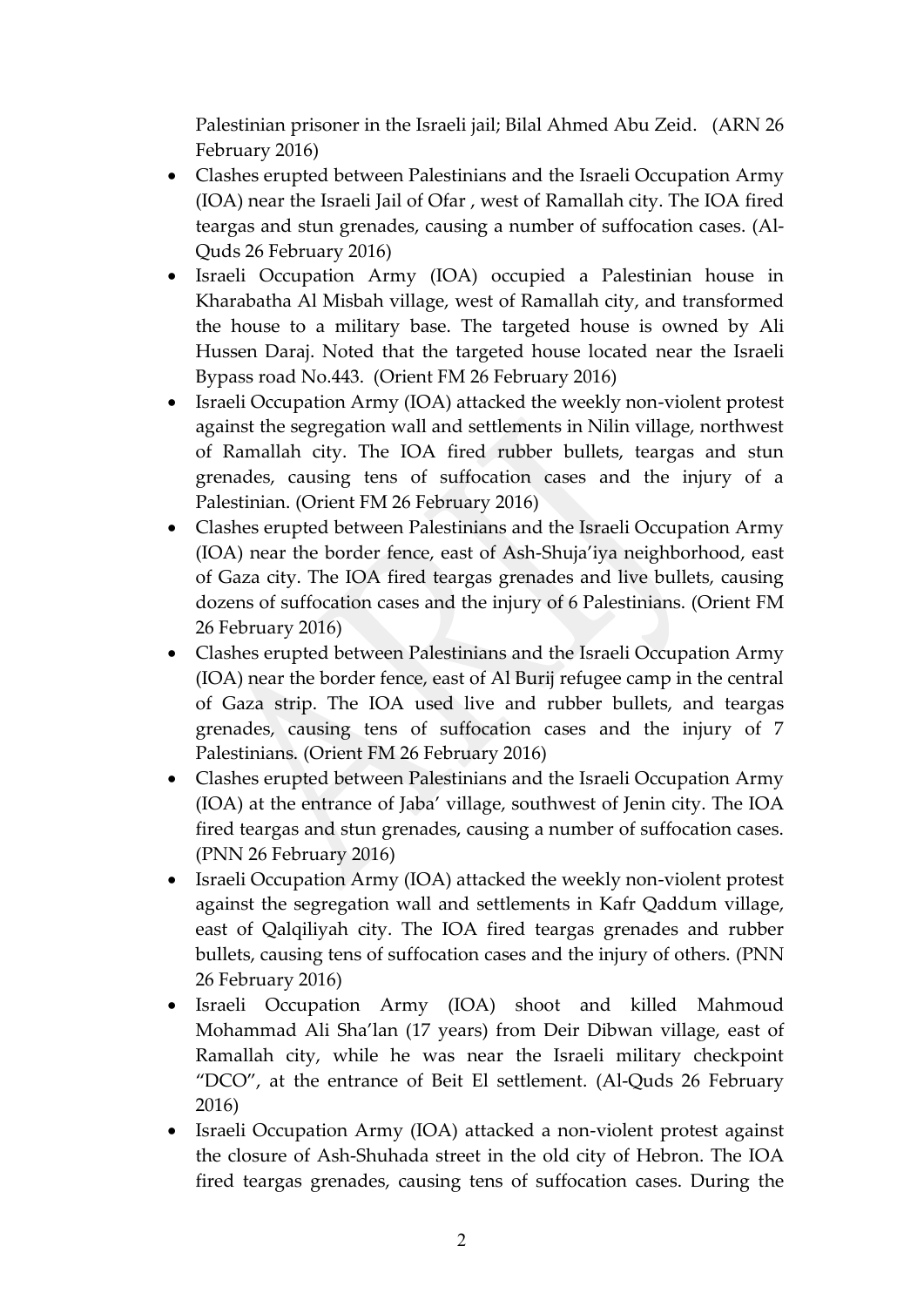operation, the IOA arrested a Palestinian lawyer; Farid Al Atrash amd a Palestinian journalist; Mohammad Jaradat (25 years). (Al-Quds & Orient FM 26 February 2016)

- Clashes erupted between Palestinians and the Israeli Occupation Army (IOA) at the western entrance of Silwad town, northeast of Ramallah city. The IOA fired rubber bullets and teargas grenades, causing dozens of suffocation cases and the injury of a Palestinian. (Al-Quds 26 February 2016)
- Clashes erupted between Palestinians and the Israeli Occupation Army (IOA) at Shuhfat refugee camp, north of Jerusalem city. During the clashes, undercover Israeli Army kidnapped four Palestinians, one of them identified as: Abed Mohammad Al Bahri (15 years). (Maannews & Al-Quds 26 February 2016)
- Israeli Occupation Army (IOA) attacked the weekly non-violet protest against the segregation wall and settlements in Bilin village, northwest of Ramallah city. The IOA fired rubber bullets and teargas grenades, causing dozens of suffocation cases. (Maannews 26 February 2016)
- Israeli Occupation gunboats opened fire at Palestinian fishing boats while they were sailing at Al Waha shore, northwest of Beit Lahiya town. (Maannews 26 February 2016)
- Israeli Occupation Army (IOA) opened fire at Palestinian houses and land located near the border fence, east of Al Maghazi refugee camp in the central of Gaza strip. (Safa 26 February 2016)

#### **Israeli Arrests**

- Israeli Occupation Army (IOA) arrested Ziyad Al Qeiq (22 years) from Silwan town in Jerusalem city, after stopping him at Az-Zayim military checkpoint, east of Jerusalem city. (SilwanIC 26 February 2016)
- Israeli Occupation Army (IOA) arrested two Palestinians after storming and searching their houses in Hebron city. The arrestees were identified as: Azz Ad-Diyn Zein and Loay Amro. (RB2000 26 February 2016)
- Israeli Occupation Army (IOA) summoned Ahmed Al Hour to interview the Israeli Intelligence Police, after raiding his house in Surif village, northwest of Hebron city. (RB2000 26 February 2016)
- Israeli Occupation Army (IOA) arrested two Palestinians while they were working in the restoration of a house in the old city of Hebron. The arrestees were identified as: Bara' Dafoush and Yousif Abu Akir. (Orient FM 26 February 2016)
- Israeli Occupation Army (IOA) summoned Hamza Abed Ar-Raziq Hamza to interview the Israeli Intelligence Police in Gush Etzion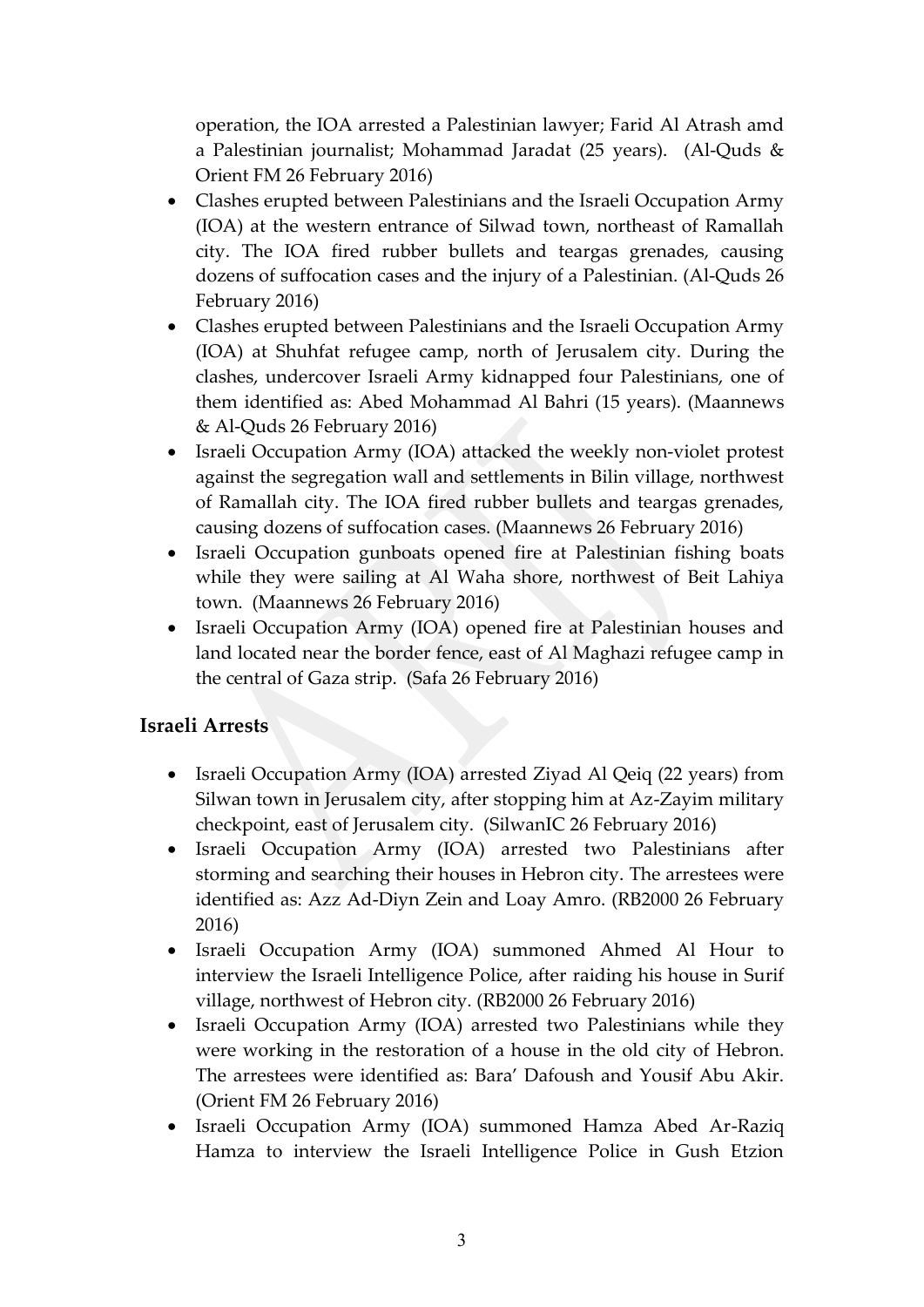settlement bloc, after raiding his house in Ad-Doha town in Bethlehem governorate. (Al-Quds 26 February 2016)

#### **Israeli Settler Violence**

- Israeli settler organization "Ateret Cohanim" handed out Fahmi, Talal, and Yacoub Ar-Rajabi a court order to evacuate a Palestinian land in Battan Al Hawa neighborhood in Silwan town in Jerusalem city. The targeted land used to construct a building consists of 12 apartments, inhabited by 93 family members included 64 children. The targeted land located in areas that the Israeli organization aims to confiscate (5.2 dunums of land in Battan Al Hawa neighborhood) under the claim that the targeted land owned by the Israeli settlers since the year of 1881. (SilwanIC 26 February 2016)
- Israeli settlers assaulted and injured a Palestinian with special needs; Hassan Al Qadi from 'Awarta village in Nablus governorate, while he was near Yetzher settlement junction, south of Nablus city. (Al-Quds 26 February 2016)

# **Expansion of settlements**

 New plan in Ramot settlement to increase number of housing units under previously tendered plan. The Local Committee will discuss a new plan, TPS 291419, to increase the number of housing units under a previously tendered plan, TPS 6576. TPS 6576, which will expand Ramot east toward the Begin Highway (see light blue [extension on eastern edge of](http://www.altro.co.il/uploads/252/File/Greater%20Jerusalem%20Eng%202015.jpg) Ramot on map), was tendered in 2013. The plan originally called for 734 new housing units. Subsequently approved building permits allowed for an addition of 123 units. The new plan to be discussed would add 57 more units, for a total of 914. The 57 new units, if approved, would be built within the area already demarcated by TPS 6576 and do not constitute an expansion of the already tendered plan. [\(Ir Amim](http://www.altro.co.il/newsletters/show/8633?key=eed4e81c9439caa0caa323b11078d9e9&value=9a3cdcd0e38da468aea5b504ce87c7a2d1ce4fef:1260978) 26 February 2016)

# **Israeli Closures**

 Israeli Occupation Army (IOA) closed "Al Mu'arajat" road, the western road led to Jericho city. The IOA prevented Palestinians from entering or leaving the city by using this road. (ARN 26 February 2016)